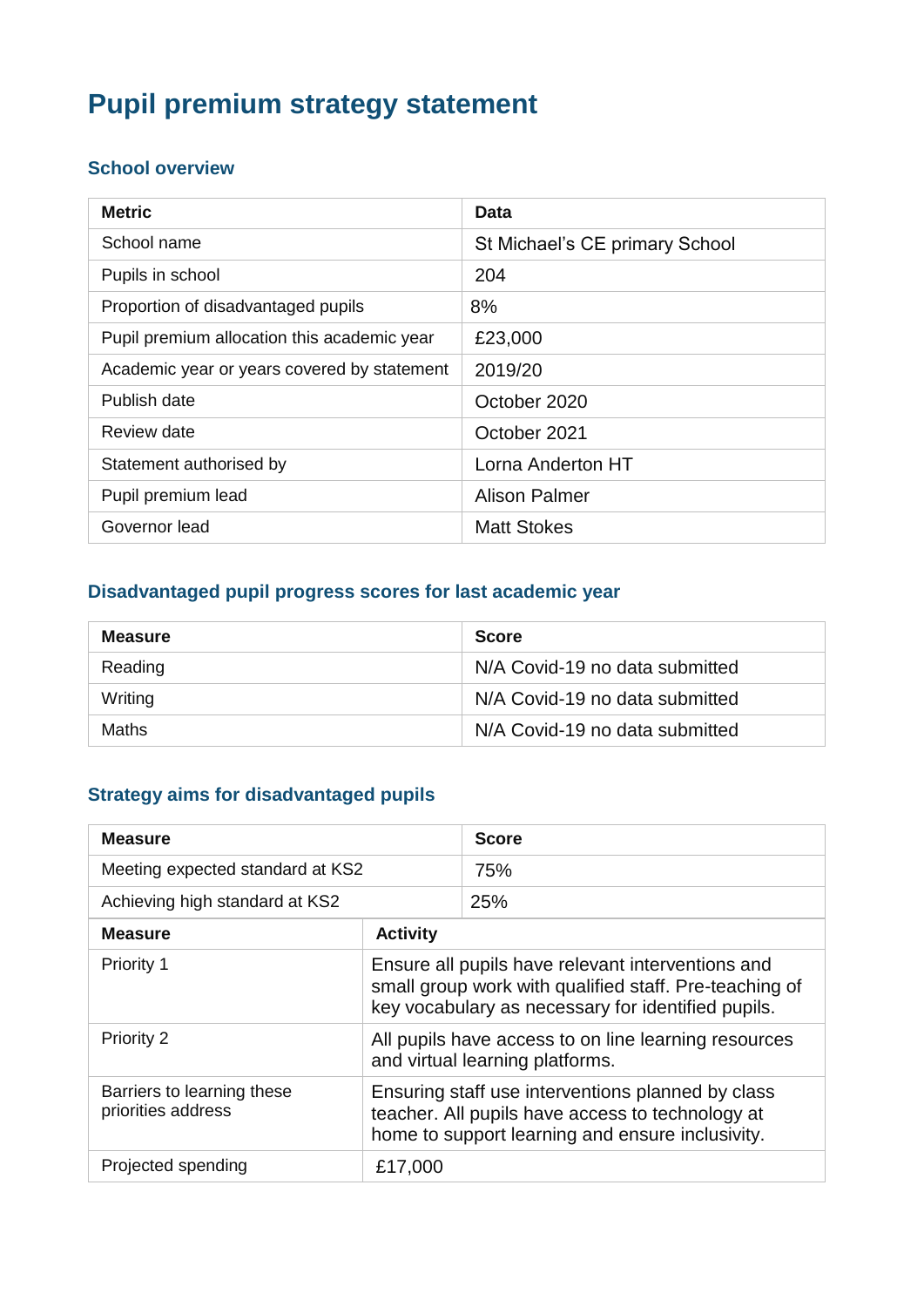## **Teaching priorities for current academic year**

| Aim                     | <b>Target</b>                                                            | <b>Target date</b> |
|-------------------------|--------------------------------------------------------------------------|--------------------|
| Progress in Reading     | Achieve national average progress<br>scores in KS2 reading.              | <b>July 2021</b>   |
| Progress in Writing     | Achieve national average progress<br>scores in KS2 writing.              | <b>July 2021</b>   |
| Progress in Mathematics | Achieve national average progress<br>scores in mathematics.              | <b>July 2021</b>   |
| <b>Phonics</b>          | Achieve above national average<br>expected standard in PSC.              | <b>July 2021</b>   |
| Other                   | 75% of all disadvantaged pupils attain<br>expected standard for reading. | <b>July 2021</b>   |

## **Targeted academic support for current academic year**

| <b>Measure</b>                                   | <b>Activity</b>                                                                                                                         |
|--------------------------------------------------|-----------------------------------------------------------------------------------------------------------------------------------------|
| Priority 1                                       | Embed use of Accelerated Reader programme in<br>upper KS1 and KS2.                                                                      |
| Priority 2                                       | Deliver customised mathematical intervention<br>programme to pupils in KS2 including pre teaching of<br>mathematical language.          |
| Barriers to learning these<br>priorities address | Children are able to take responsibility for<br>developing their reading skills. Pupils develop a life-<br>long love of reading. Pupils |
| Projected spending                               | £3,000                                                                                                                                  |

#### **Wider strategies for current academic year**

| <b>Measure</b>                                   | <b>Activity</b>                                                                                                                                      |
|--------------------------------------------------|------------------------------------------------------------------------------------------------------------------------------------------------------|
| Priority 1                                       | Continue to fund uniform, clubs, Forest School and<br>Play Therapy.                                                                                  |
| Priority 2                                       | Additional support in upper KS2 by qualified<br>teachers. Support from Ed Psychologist to develop<br>specific learning strategies and interventions. |
| Barriers to learning these<br>priorities address | Attitudes to learning and low self-esteem                                                                                                            |
| Projected spending                               | £3000                                                                                                                                                |